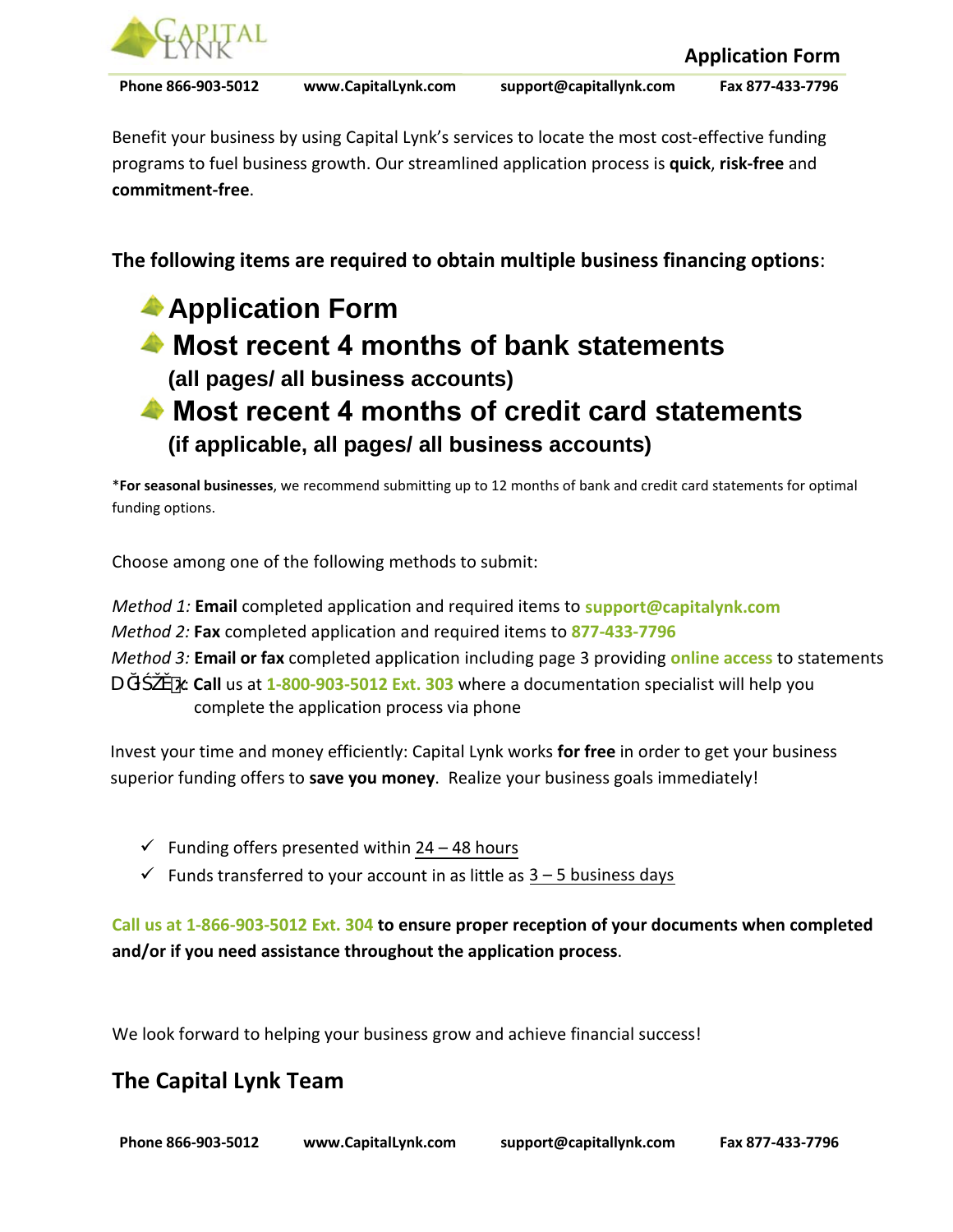

**Phone 866-903-5012 www.CapitalLynk.com Fax 877-433-7796** 

**Application Form**

#### **Business Information**

| ווטוווטווו ככסוווכוט                                 |  |                            |                                                |                               |                         |                             |                                                                                               |                                   |                             |  |                             |  |
|------------------------------------------------------|--|----------------------------|------------------------------------------------|-------------------------------|-------------------------|-----------------------------|-----------------------------------------------------------------------------------------------|-----------------------------------|-----------------------------|--|-----------------------------|--|
| Legal/Corporate Name                                 |  |                            |                                                |                               | Doing Business As (DBA) |                             |                                                                                               |                                   |                             |  |                             |  |
| <b>Physical Address</b>                              |  |                            |                                                |                               | City                    |                             |                                                                                               |                                   | State                       |  | Zip Code                    |  |
|                                                      |  |                            |                                                |                               |                         |                             |                                                                                               |                                   | Select One                  |  |                             |  |
| Mailing Address (if different from physical address) |  |                            |                                                |                               | City                    |                             |                                                                                               |                                   | State                       |  | Zip Code                    |  |
|                                                      |  |                            |                                                |                               |                         |                             |                                                                                               |                                   | Select One                  |  |                             |  |
| <b>Business Phone Number</b><br><b>Fax Number</b>    |  |                            |                                                | <b>Business Email Address</b> |                         |                             |                                                                                               |                                   |                             |  |                             |  |
| Type of Entity (Select One)                          |  |                            | State of                                       |                               |                         | Date Established (mm/dd/yy) |                                                                                               |                                   | Federal Tax ID Number       |  |                             |  |
| Select One                                           |  |                            | Incorporation                                  |                               |                         |                             |                                                                                               |                                   |                             |  |                             |  |
| Type of Business (Select One)                        |  |                            |                                                |                               |                         |                             |                                                                                               | Products Sold / Services Offered  |                             |  |                             |  |
| Select One                                           |  |                            |                                                |                               |                         |                             |                                                                                               |                                   |                             |  |                             |  |
| Website                                              |  |                            | Do You Own<br>Another Business or<br>.ocation? |                               |                         |                             | 2014 Projected Gross Sales and 2013 & 2012 Gross Sales<br>(as filed on the income tax return) |                                   |                             |  |                             |  |
| Avg Monthly Credit Card Sales<br>Checks etc)         |  |                            | Avg Monthly Total Sales (Cash,                 |                               | Projected 2014:         |                             |                                                                                               |                                   |                             |  |                             |  |
|                                                      |  |                            |                                                |                               | 2013:                   |                             |                                                                                               |                                   | 2012:                       |  |                             |  |
| <b>Merchant/ Owner Information</b>                   |  |                            |                                                |                               |                         |                             |                                                                                               |                                   |                             |  | <b>Primary Contact</b>      |  |
| Corporate Officer/ Owner Name                        |  |                            | Title                                          |                               |                         |                             |                                                                                               | Length of Ownership               |                             |  | % Ownership                 |  |
| <b>Home Address</b>                                  |  |                            |                                                |                               | City                    |                             |                                                                                               |                                   | State                       |  | Zip Code                    |  |
|                                                      |  |                            |                                                |                               |                         |                             |                                                                                               |                                   | Select One                  |  |                             |  |
| Date of Birth (mm/dd/yy)                             |  | Social Security Number     |                                                |                               |                         | Home Phone Number           |                                                                                               |                                   | Cell Phone Number           |  |                             |  |
| <b>Email Address</b>                                 |  |                            |                                                |                               |                         |                             |                                                                                               |                                   |                             |  | Preferred Method of Contact |  |
|                                                      |  |                            |                                                |                               |                         |                             |                                                                                               |                                   | Select One                  |  |                             |  |
| <b>Partner Information</b>                           |  |                            |                                                |                               |                         |                             |                                                                                               |                                   |                             |  | <b>Primary Contact</b>      |  |
| Corporate Officer/ Owner Name                        |  |                            | Title                                          |                               |                         |                             |                                                                                               | Length of Ownership               |                             |  | % Ownership                 |  |
| <b>Home Address</b>                                  |  |                            |                                                |                               | City                    |                             |                                                                                               |                                   | <b>State</b>                |  | Zip Code                    |  |
|                                                      |  |                            |                                                |                               |                         |                             |                                                                                               |                                   | Select One                  |  |                             |  |
| Date of Birth (mm/dd/yy)<br>Social Security Number   |  |                            |                                                |                               |                         | Home Phone Number           |                                                                                               |                                   | <b>Cell Phone Number</b>    |  |                             |  |
| Email Address                                        |  |                            |                                                |                               |                         |                             |                                                                                               |                                   | <b>Select One</b>           |  | Preferred Method of Contact |  |
|                                                      |  |                            |                                                |                               |                         |                             |                                                                                               |                                   |                             |  |                             |  |
| <b>Business Property Information</b>                 |  |                            |                                                |                               |                         |                             |                                                                                               | Landlord Name/ Mortgage Company   |                             |  |                             |  |
| Own or Lease                                         |  | Monthly Rent/Mortgage Amnt | Time at this Location                          |                               |                         | Name of Entity/             |                                                                                               |                                   |                             |  |                             |  |
| <b>Select One</b>                                    |  |                            |                                                |                               |                         |                             |                                                                                               | Individual that Owns the Property |                             |  |                             |  |
| <b>Contact Name</b><br><b>Office Number</b>          |  |                            |                                                | <b>Cell Phone Number</b>      |                         |                             | Email Address or Fax Number                                                                   |                                   |                             |  |                             |  |
| <b>Business Trade References</b>                     |  |                            |                                                |                               |                         |                             |                                                                                               |                                   |                             |  |                             |  |
| <b>Business Name</b>                                 |  |                            | Contact Name or Account No.                    |                               |                         | <b>Phone Number</b>         |                                                                                               |                                   |                             |  | Fax Number or Email Address |  |
|                                                      |  |                            |                                                |                               |                         |                             |                                                                                               |                                   |                             |  |                             |  |
| <b>Business Name</b>                                 |  |                            | Contact Name or Account No.                    |                               |                         | <b>Phone Number</b>         |                                                                                               |                                   | Fax Number or Email Address |  |                             |  |
| <b>Business Name</b>                                 |  |                            | Contact Name or Account No.                    |                               |                         | Phone Number                |                                                                                               |                                   |                             |  | Fax Number or Email Address |  |

Application authorizes CAPITAL LYNK and its assigns, agents, bank, or financial institutions to obtain an investigative or consumer report from a credit bureau or a credit agency and to investigate the references given on any other statement or data obtained from applicant.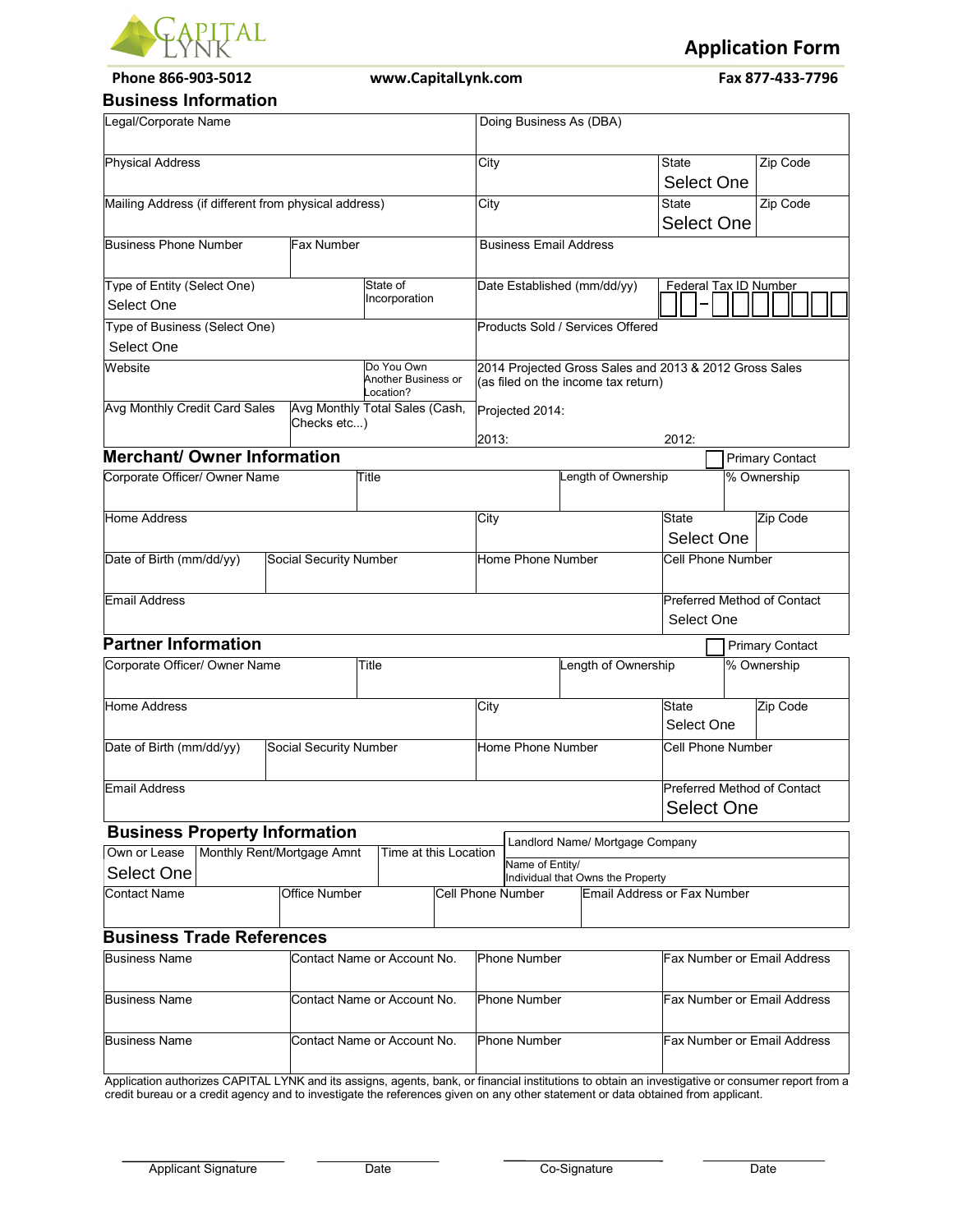**Please answer the questions below to assist us in better locating the proper funding source for your business.**

| Basic business information (including products/services offered): |                                                                                                                                                                                                                                                                                                                 |                                                                                                                                                                                                                                                                                                                                                                                                                         |  |  |  |  |  |  |
|-------------------------------------------------------------------|-----------------------------------------------------------------------------------------------------------------------------------------------------------------------------------------------------------------------------------------------------------------------------------------------------------------|-------------------------------------------------------------------------------------------------------------------------------------------------------------------------------------------------------------------------------------------------------------------------------------------------------------------------------------------------------------------------------------------------------------------------|--|--|--|--|--|--|
|                                                                   |                                                                                                                                                                                                                                                                                                                 | Desired funding amount: \$_____________________ Date working capital desired (mm/dd/yy): ___________                                                                                                                                                                                                                                                                                                                    |  |  |  |  |  |  |
|                                                                   |                                                                                                                                                                                                                                                                                                                 | Does your business have either an active ACH Advance or an active Merchant Cash Advance? Select One                                                                                                                                                                                                                                                                                                                     |  |  |  |  |  |  |
|                                                                   | Please complete if you have any open advances:                                                                                                                                                                                                                                                                  |                                                                                                                                                                                                                                                                                                                                                                                                                         |  |  |  |  |  |  |
|                                                                   |                                                                                                                                                                                                                                                                                                                 | Lender Name: ___________________Amount Owed: \$_________ Daily Payment Amt or % of Sales: __________                                                                                                                                                                                                                                                                                                                    |  |  |  |  |  |  |
|                                                                   |                                                                                                                                                                                                                                                                                                                 | Lender Name: ____________________Amount Owed: \$_________ Daily Payment Amt or % of Sales: _________                                                                                                                                                                                                                                                                                                                    |  |  |  |  |  |  |
|                                                                   |                                                                                                                                                                                                                                                                                                                 | Lender Name: ____________________Amount Owed: \$_________ Daily Payment Amt or % of Sales: _________                                                                                                                                                                                                                                                                                                                    |  |  |  |  |  |  |
|                                                                   |                                                                                                                                                                                                                                                                                                                 | Lender Name: ____________________Amount Owed: \$__________Daily Payment Amt or % of Sales: __________                                                                                                                                                                                                                                                                                                                   |  |  |  |  |  |  |
|                                                                   | Are you interested in paying off your current advance(s)? Select One                                                                                                                                                                                                                                            |                                                                                                                                                                                                                                                                                                                                                                                                                         |  |  |  |  |  |  |
|                                                                   |                                                                                                                                                                                                                                                                                                                 | Does your business have any previous advances or loans in collections? Select One                                                                                                                                                                                                                                                                                                                                       |  |  |  |  |  |  |
|                                                                   | Has your business ever had 2 or more advances at the same time? $\frac{\text{Select One}}{\text{max}}$<br>Have you filed your most recent tax return for your business (2013)? Select One<br>Total amount business filed for 2013: \$<br>If your business is seasonal, please check the month(s) that apply for | Have you recently applied for working capital with any other companies and/or providers? Select One<br>Slow month(s): $\Box$ Jan $\Box$ Feb $\Box$ Mar $\Box$ Apr $\Box$ May $\Box$ June $\Box$ July $\Box$ Aug $\Box$ Sept $\Box$ Oct $\Box$ Nov $\Box$ Dec<br>Busier month(s): $\Box$ Jan $\Box$ Feb $\Box$ Mar $\Box$ Apr $\Box$ May $\Box$ June $\Box$ July $\Box$ Aug $\Box$ Sept $\Box$ Oct $\Box$ Nov $\Box$ Dec |  |  |  |  |  |  |
|                                                                   |                                                                                                                                                                                                                                                                                                                 | If property leased, approximate lease start date: __________________ approx. lease end date: ________________                                                                                                                                                                                                                                                                                                           |  |  |  |  |  |  |
|                                                                   | Current on business rent or mortgage payments: Select One                                                                                                                                                                                                                                                       |                                                                                                                                                                                                                                                                                                                                                                                                                         |  |  |  |  |  |  |
|                                                                   | If not current: # of months behind:                                                                                                                                                                                                                                                                             | Total amount owed: \$                                                                                                                                                                                                                                                                                                                                                                                                   |  |  |  |  |  |  |
|                                                                   | Does your business have any State or Federal Tax Liens? Select One                                                                                                                                                                                                                                              |                                                                                                                                                                                                                                                                                                                                                                                                                         |  |  |  |  |  |  |
|                                                                   |                                                                                                                                                                                                                                                                                                                 | If yes: Approximate amount owed: \$ ___________ Active payment plan in place: $\frac{\text{Select One}}{\text{if } }$                                                                                                                                                                                                                                                                                                   |  |  |  |  |  |  |
| # Of business bank accounts: Select One                           |                                                                                                                                                                                                                                                                                                                 | Does your business accept credit cards? Select One                                                                                                                                                                                                                                                                                                                                                                      |  |  |  |  |  |  |
|                                                                   | Banking online access set up:_____                                                                                                                                                                                                                                                                              | Credit card processor online access set up: _                                                                                                                                                                                                                                                                                                                                                                           |  |  |  |  |  |  |